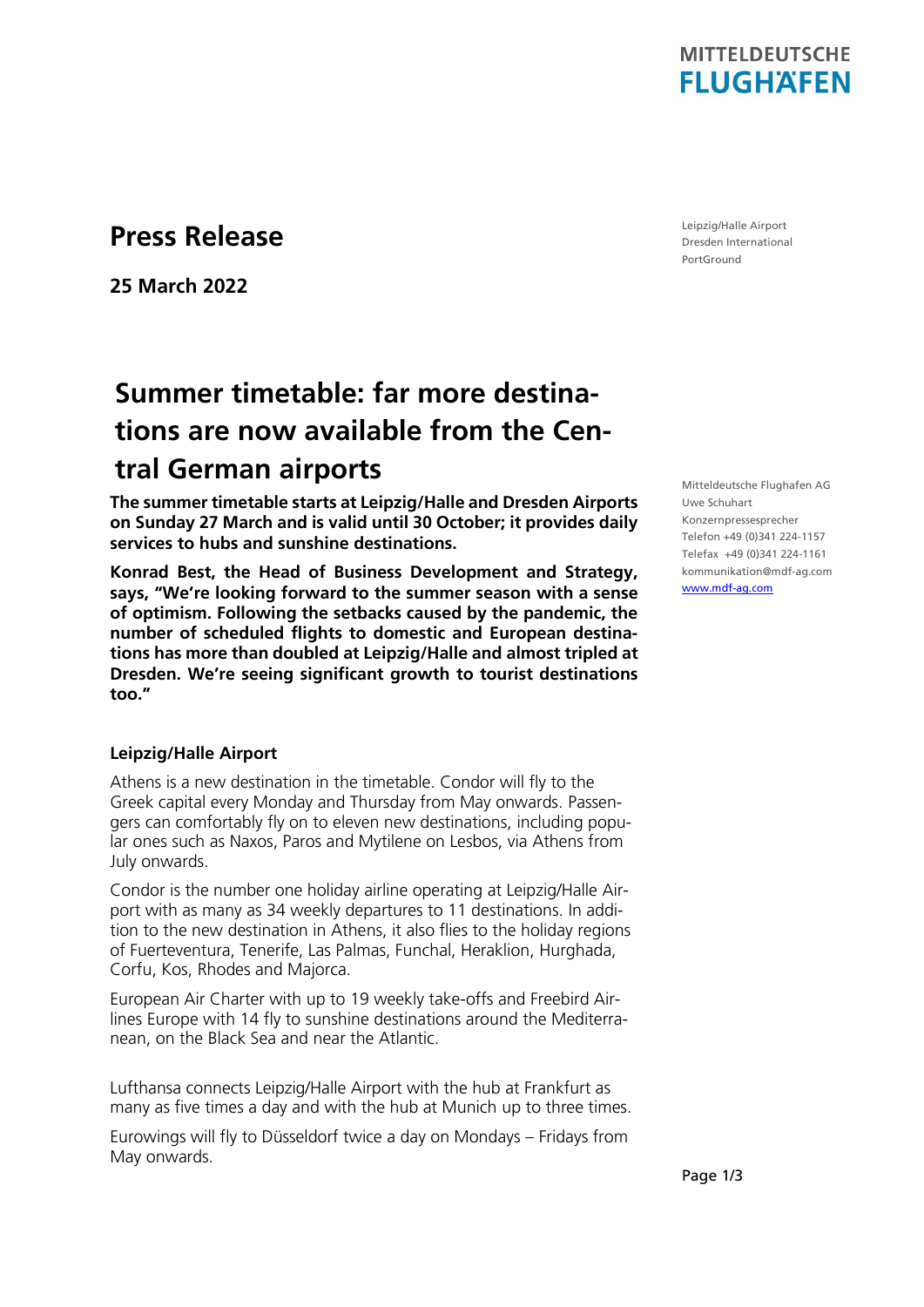## **MITTELDEUTSCHE FLUGHAFEN**

Turkish Airlines is also returning to Leipzig/Halle and plans to operate daily flights to Istanbul from July onwards.

Austrian Airlines flies to Vienna Mondays – Fridays and Sundays and will add a service on Saturdays from June onwards.

Vueling Airlines provides flights to Paris on Mondays and Fridays.

The summer timetable at Leipzig/Halle Airport offers connections to 26 destinations in 15 different countries. As many as 196 flights will take off every week\*.

### **Dresden Airport**

The European cities of Amsterdam, London and Zurich are part of the summer timetable at Dresden once again.

KLM is gradually expanding its service and will fly to Amsterdam daily. SWISS is also increasing the frequency of its flights and will operate a service between Dresden and Zurich on Mondays – Fridays and on Sundays from May onwards. Ryanair connects the Saxon state capital with London on Tuesdays, Thursdays and Saturdays.

Lufthansa flies to the hubs at Frankfurt and Munich as many as five and four times a day respectively.

Eurowings connects Dresden with Düsseldorf on Mondays – Fridays and on Sundays. It will also operate services to Cologne/Bonn on Mondays – Fridays as well as on Sundays from the end of June. It offers flights to Stuttgart up to twice a day on Mondays – Fridays.

Ryanair connects Dresden with Palma de Mallorca every day except Tuesday. Eurowings also flies to the Balearic island on Mondays – Fridays and on Sundays.

Holidaymakers can also fly from Dresden to Antalya, Heraklion, Rhodes, Gran Canaria, Tenerife, Burgas, Varna, Hurghada, Fuerteventura, Corfu and Kos.

Overall, the summer timetable at Dresden offers as many as 148 flights every week to 19 destinations in eight different countries\*.

\*Correct in March 2022

You can find more information on the timetable here: [www.mdf](http://www.mdf-ag.com/flugplan)[ag.com/flugplan](http://www.mdf-ag.com/flugplan)

### **Low-cost parking directly at the airports**

Passengers can park their car for as little as EUR 15 per week at the Central German airports. This is possible at the P4 car park at Leipzig/Halle Airport and the P4A car park at Dresden Airport if the booking is made online.